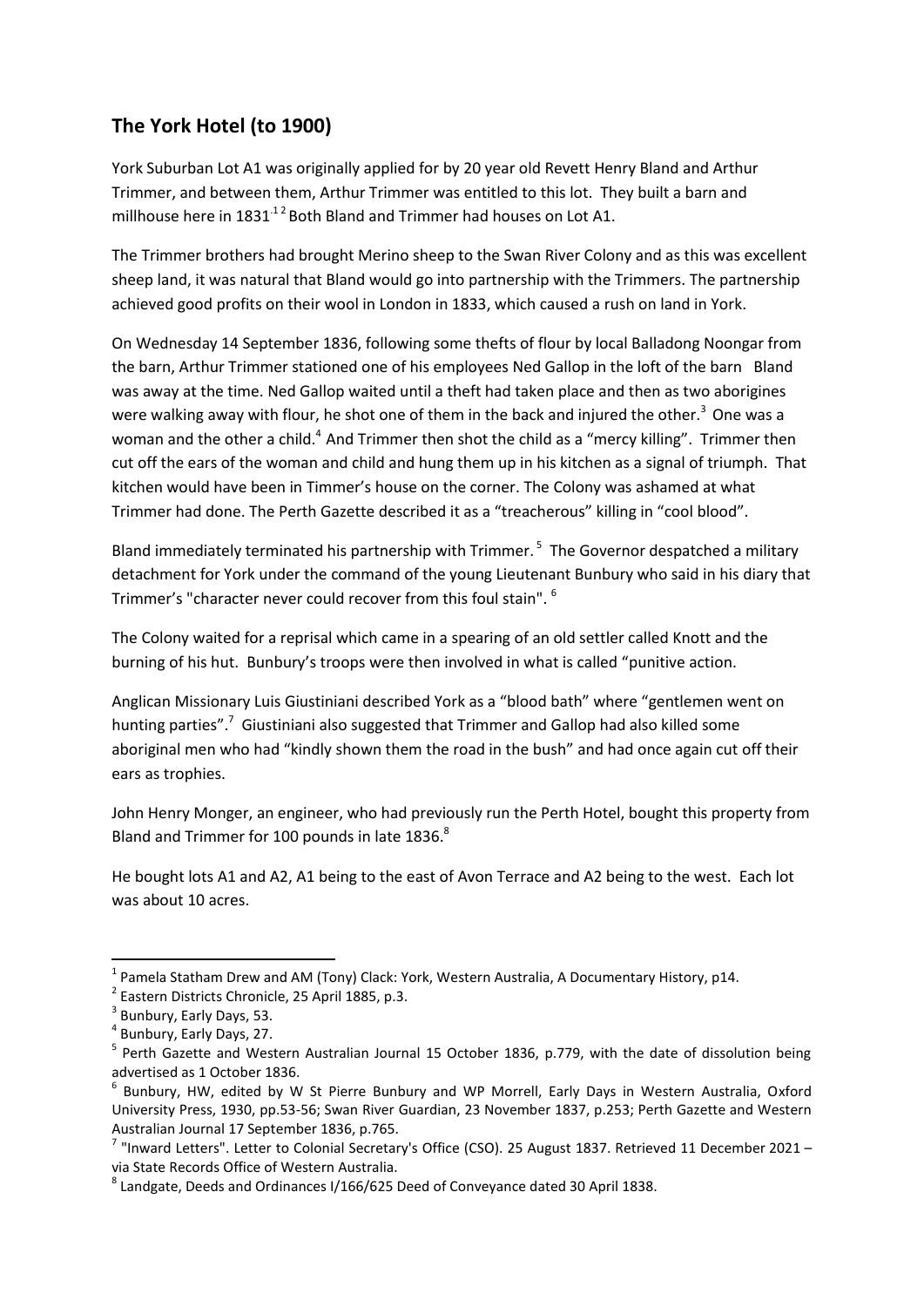Monger must have been building his hotel in late 1836 as he was described as being "a publican, of York" on 5 February 1837, when he had to personally eject a troublesome private in the 21<sup>st</sup> Regiment named John Curran (Curran being later charged with assault in hitting Monger with a bludgeon).<sup>9</sup>

The original hotel was a small building of wattle and daub<sup>10</sup> and was the first hotel in the area. This was called The York Hotel. $^{11}$ 

In April 1838, Monger completed payment and his deal to purchase the land (Suburban Lots A1 and A2) from Bland and Trimmer was noted in the Deed of Conveyance, with the sum of 100 pounds acknowledged as "paid".<sup>12</sup>

Monger was not to get a Crown Grant for another 3 years. Even so, after the Crown Grant had been issued, it was cancelled and a slightly smaller area granted in  $1842.<sup>13</sup>$ 

In December 1838, Monger ("innkeeper of York") himself was charged with assaulting merchant James Manson in the street in Perth, but the case was "compromised by paying the constable's expenses equally".<sup>14</sup>

Monger's wattle and daub hotel burnt down and Monger then built a large and substantial hostelry.<sup>15</sup> We do not know the date this occurred. There is no mention of any fire here in any Trove recorded newspaper at the time.

On 23 March 1841, Monger was granted title to the land, being 11 acres, 1 rood and 12 perches.<sup>16</sup>

Monger also established a "store" on the opposite side of Avon Terrace, which was a "long, low building", and "every three months his wagons would journey to Guildford or Perth for supplies".<sup>17</sup>

The stone section on the south east corner of what is now called the sandalwood yards appears to have originally been a "long low building" made of stone. You can see it was originally a "long low building" subsequently given greater height with a brick extension.

He also built a cellar with residence higher up the hill which was the first stage of what was to become Faversham House.

<sup>&</sup>lt;sup>9</sup> Perth Gazette and Western Australian Journal 8 April 1837, p.880.

<sup>&</sup>lt;sup>10</sup> John E Deacon: A Survey of the Historical Development of the Avon Valley with Particular Reference to York, Western Australia During the Years 1830-1850, UWA, 1948, p.53.

<sup>&</sup>lt;sup>11</sup> John E Deacon: A Survey of the Historical Development of the Avon Valley with Particular Reference to York, Western Australia During the Years 1830-1850, UWA, 1948, pp.53 and 74.

<sup>&</sup>lt;sup>12</sup> Landgate, Deeds and Ordinances I/166/625 Deed of Conveyance dated 30 April 1838

<sup>&</sup>lt;sup>13</sup> Heritage Conservation Plan for Faversham House

<sup>&</sup>lt;sup>14</sup> Perth Gazette and Western Australian Journal 15 December 1838, p.199.

<sup>&</sup>lt;sup>15</sup> John E Deacon: A Survey of the Historical Development of the Avon Valley with Particular Reference to York, Western Australia During the Years 1830-1850, UWA, 1948, p.53.

<sup>&</sup>lt;sup>16</sup> Landgate Crown Grant ET546 dated 23 March 1841.

<sup>&</sup>lt;sup>17</sup> John E Deacon: A Survey of the Historical Development of the Avon Valley with Particular Reference to York, Western Australia During the Years 1830-1850, UWA, 1948, pp.53 and 74.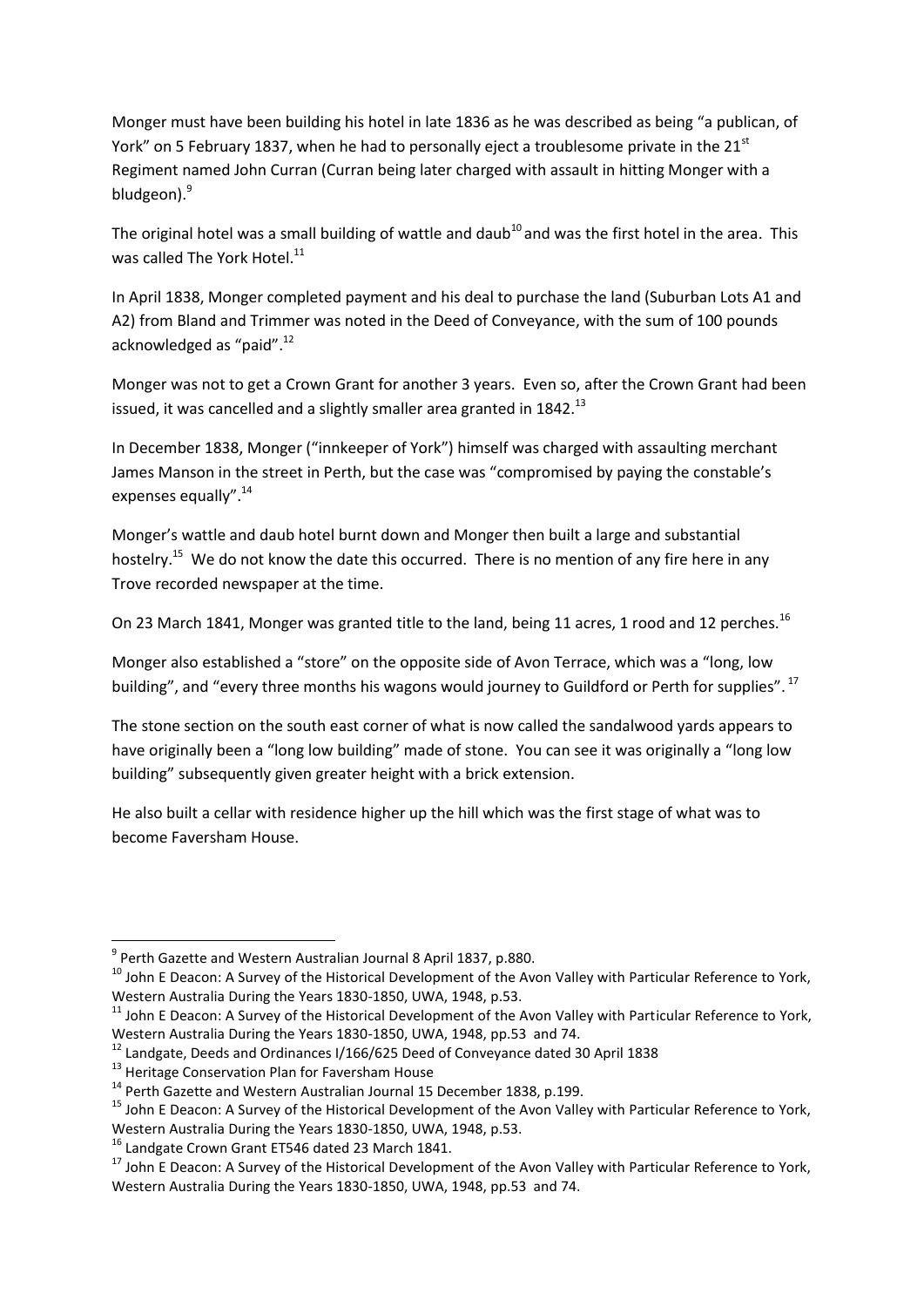On 5 October 1842, Monger was given an amended Crown Grant for his land, reducing the area to 8 acres, 3 roods and 12 perches $^{18}$ .

In November 1844, Monger advertised his hotel ("The York Hotel") to be let for "one year to seven, as may be agreed on". The hotel was described as follows:

"The house contains 3 parlours, 3 bed-rooms, one family sitting room, and bar. At the back of the house there is a commodious kitchen and tap, large store, cellar, and bake-house; and on the premises a 12 stalled stable, a good fenced-in yard for the accommodation of cattle and sheep, and piggeries. There is also a garden at the back of the house, which bears excellent crops of vegetables, and is well stocked with vine cuttings and fruit trees. Two paddocks of 10 acres each will either be let along with the premises or without them, as parties may incline."<sup>19</sup>

Monger was trying to find a buyer for the business "so that he could concentrate on his merchandising business". "This included expanding his interests and also establishing himself as a collecting agent for Western Australia's burgeoning sandalwood industry".<sup>20</sup> Monger is more likely to have been the actual buyer of sandalwood rather than a collecting agent.

It makes perfect sense for Monger to move out of his hotel if he was trying to sell the business. And he had already built the first stage of Faversham House up the hill.

It appears that Monger did not find a tenant for the hotel because he continued to trade the hotel and advertise. In fact, he appears to have expanded.

Monger continued to run The York Hotel, though very few members of The York Agricultural Society attended a dinner he offered in November 1846 for their Annual Meeting, members preferring to stay and eat with friends.<sup>21</sup> Was Monger focussing too much on his other businesses and neglecting his hotel? Was Monger charging too much or not paying enough for farm produce, and had become unpopular?

Monger stopped trading The York Hotel from 1 January 1849.<sup>22 23</sup> There are a number of possible reasons for this:

- Monger wanted to live at the hotel with his family without the problems of drunken customers, while stage 2 of Faversham House was under construction
- He had constructed the hotel on Town Lot 1 that was initially occupied by Solomon Cook and possibly contemplated moving the hotel business to those premises
- He was too busy with sandalwood and his stores to run a hotel.
- A competitor was planning to start in the hotel business in York, namely Robert Doncon who was building the Kings Head Hotel in Bland's Town.

 $\overline{a}$  $^{18}$  Landgate York Suburban Lots A1 and A2, Crown Grants ET 747 and ET 748 both dated 5 October 1842. <sup>19</sup> Inquirer, 13 November 1844, p.2.

<sup>&</sup>lt;sup>20</sup> John E Deacon: A Survey of the Historical Development of the Avon Valley with Particular Reference to York, Western Australia During the Years 1830-1850, UWA, 1948, p165.

 $^{21}$  Perth Gazette and Western Australian Journal 7 November 1846, p.2 and.

 $22$  Perth Gazette and Independent Journal of Politics and News 30 December 1848, p.4.

 $^{23}$  Perth Gazette and Independent Journal of Politics and News 20 January 1849, p.4.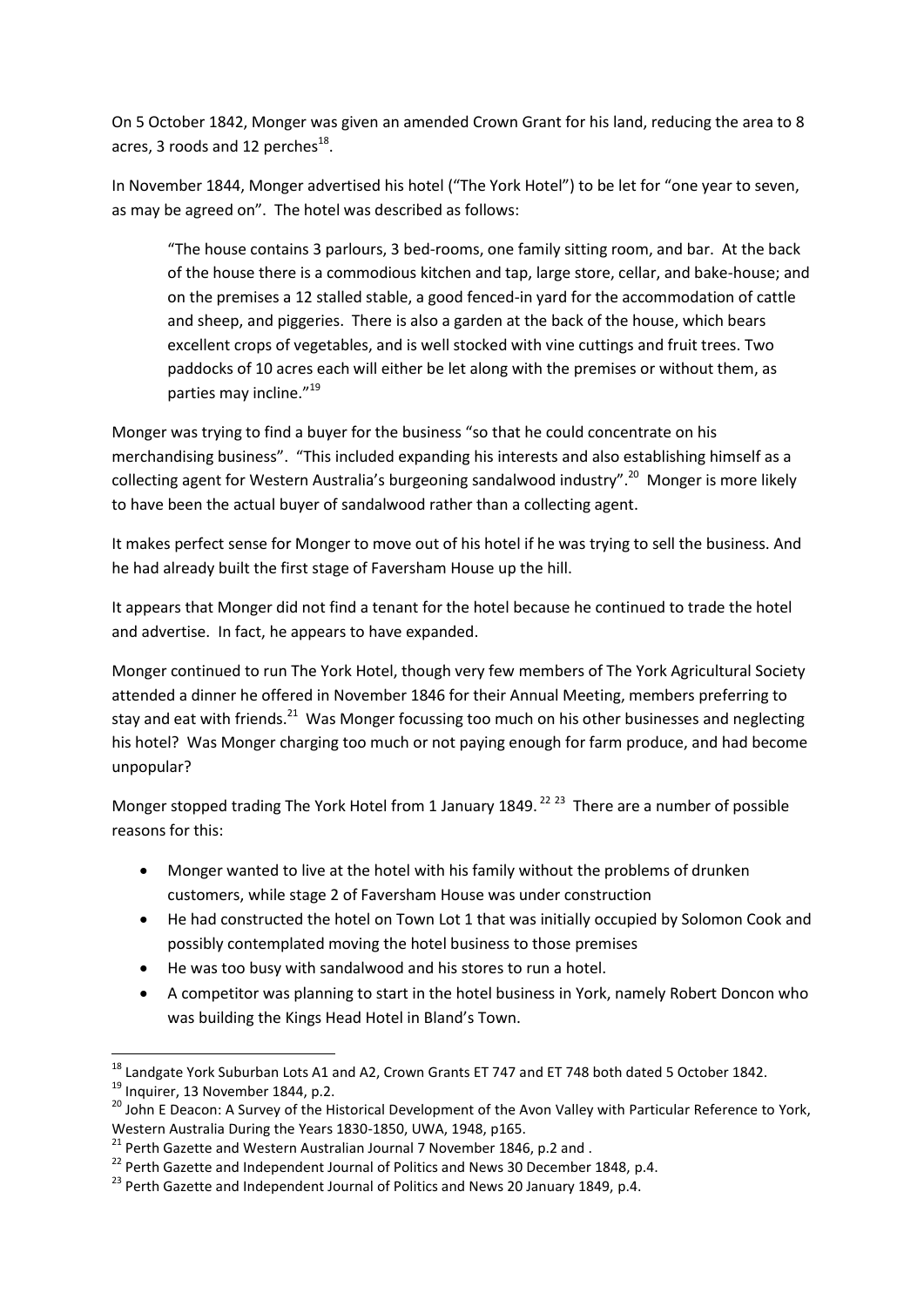Look at the 1849 plan of York by Chauncey and you will see how big the York Hotel was in relation to all the other buildings in the town.

Samuel Craig appears to have taken over the hotel before or in January 1852 because a claim was made against him by a man called Byrnes for return of a horse sold for 30 pounds ("when Byrnes was sober") to pay for liquor bills on 13 January 1852.  $^{24}$  Following this, Craig was racing a horse called Tom O'Shanter, so one assumes it was the same horse.

On 8 May 1852, Samuel Craig was granted a liquor licence for a hotel called the "Agricultural and Commercial Hotel", presumably a new name for the York Hotel.

Craig announced improvements to the "Agricultural and Commercial Hotel" in August and September 1852.<sup>25 26 27 28</sup> "The whole of his apartments, consisting of Bed-rooms and Sitting rooms, are now boarded and ceiled, and finished in such a style as he feels assured must give satisfaction to every one".

In September 1852, Monger put up the York Hotel for rent, Craig had bought from Monger the site of the Castle Hotel and was building that.<sup>29</sup>

There are further reports that Monger was going to reopen the York Hotel in June 1853. $30$ 

In August 1853, Monger permitted R A Bennett to commence trading at the York Hotel. $31$ 

Robert Augustus Bennett was the former Captain of the ship Eglinton. Eglinton was the first steamer to come to Western Australia, but was unfortunately shipwrecked on an outer reef near what is now Wanneroo in September 1852.

Bennett was charged with negligence in relation to the shipwreck. However, "in consideration of his misfortune", he was fined only fifty pounds, and even then this sum was raised by sympathetic colonists. The ship's dog, having already survived the previous wreck of the Birkenhead, was washed off the Eglinton by mountainous seas. It managed to make its own way to shore and, subsequently adopted by a Fremantle family, became "the most famous canine in the colony."<sup>32</sup>

Bennett started trading as licensee of the York Hotel in August 1853.

To help Bennett set up the hotel, Monger found some things in his cellar and gave them to Bennett to use in the hotel (presumably the cellar of Faversham House which is still used for storage by Richard and Nola Bliss today). According to Bennett, these objects included two bullock's horns.

Bennett decided not to continue as licensee of the York Hotel after about a year and left.

 $^{24}$  Perth Gazette and Independent Journal of Politics and News 16 January 1852, p.4.

 $25$  Inquirer 25 August 1852, p.2.

<sup>&</sup>lt;sup>26</sup> Perth Gazette and Independent Journal of Politics and News 27 August 1852, p.2.

<sup>&</sup>lt;sup>27</sup> Perth Gazette and Independent Journal of Politics and News 10 September 1852, p.2.

<sup>&</sup>lt;sup>28</sup> Perth Gazette and Independent Journal of Politics and News 24 September 1852, p.2.

<sup>&</sup>lt;sup>29</sup> Perth Gazette and Independent Journal of Politics and News 24 September 1852, p.2.

 $30$  Inquirer, 8 June 1853, p.2.

 $31$  Perth Gazette and Independent Journal of Politics and News 12 August 1853, p.2.

 $32$  Perth Gazette and Independent Journal of Politics and News 10 September 1852, p.3.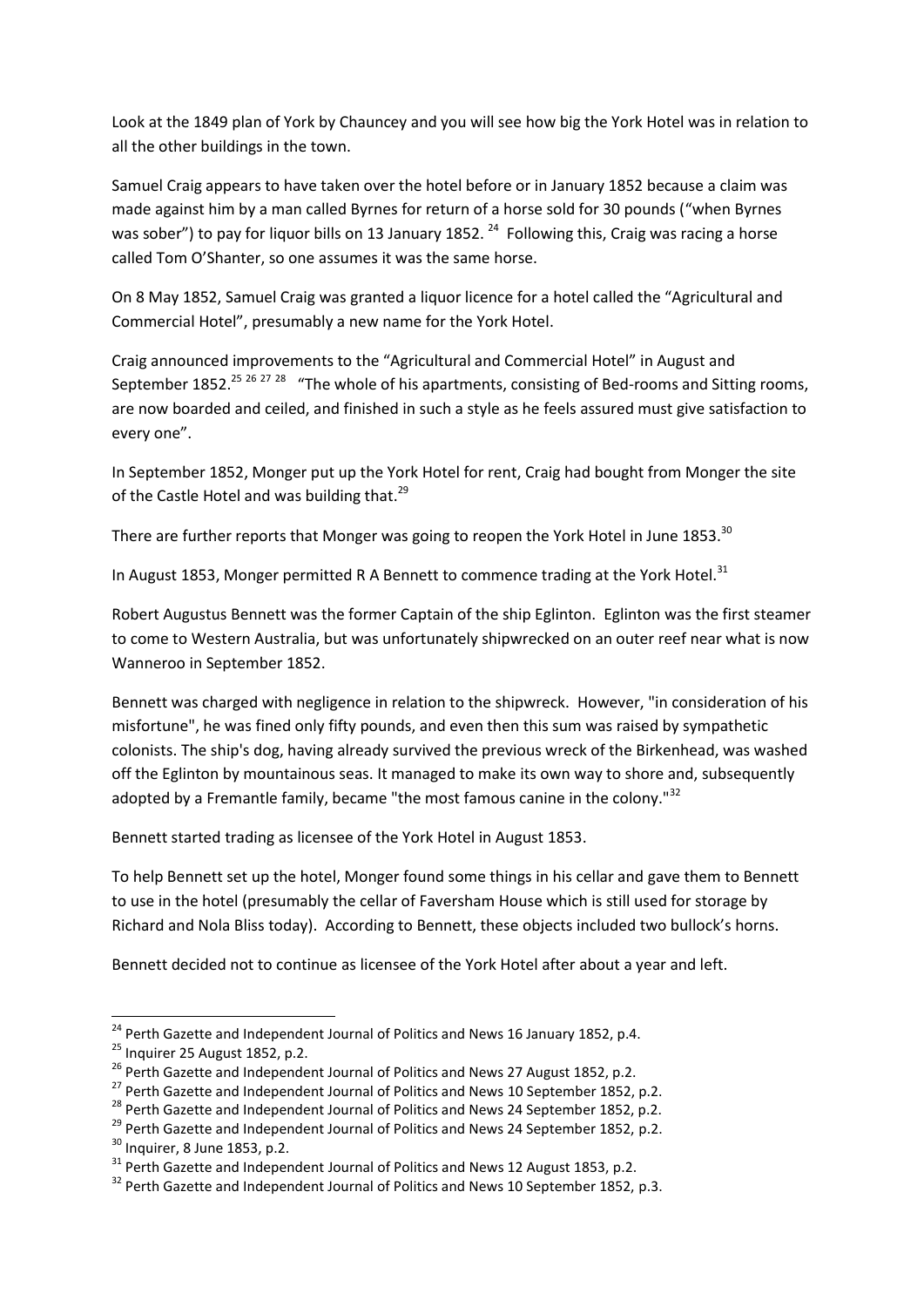Monger then claimed that Bennett had stolen the two bullock's horns and also a number of other objects, namely 5 or 6 boards, some quarter rounds, a box with some nails and screws, a powder flask, some tobacco, a crow bar, a button hook, a pitch fork, a pick axe, a cross cut saw and a small keg. Instead of claiming these items in a Magistrate's civil court, Monger prosecuted **criminal** charges against Bennett.

At the trial, in response to Monger's allegations of stealing, Bennet's evidence went something like this:

When I took possession of the hotel, there were some boards there. I made a counter of three of them and added a board which I purchased for the purpose from Monger at his store. I left the counter at the York Hotel which Monger has now taken back possession of. The quarter rounds were taken away by Monger. The box is mine and I rescued it from the wreck of the Eglinton. I purchased the nails and screws from Monger's store. I bought the powder flask in Perth. I do not smoke tobacco, and the tobacco referred to also came from the wreck of the Eglinton. The crow bar belongs to the Government and was brought here by Mr Teede. I bought the button hook in London. The pitch fork is mine. The pick is Monger's but was borrowed from him so I could dig a pond at the York Hotel, which Monger has now taken back. The cross cut saw was also borrowed from Monger and is at the hotel. The keg was purchased from Monger at his store.

Bennett's lawyer George Leake even gave evidence of a conversation which he had with Monger in which Monger claimed to identify the screws and nails in the box as his. "I asked him whether he charged Mr Bennett with stealing the buckle, and Monger said – Aye, that I do".

John Henderson gave evidence that he travelled out on the Eglinton with Bennett and saw him use a button hook of the same size and description as the one produced in court.

Not surprisingly, Bennett was successful in defending these criminal charges and then Bennett sued Monger for 2,000 pounds damages for malicious and vexatious prosecution for felony. Bennett was successful and recovered 140 pounds damages.  $33$ 

Monger was not content and appealed. Bennett had to fight the appeal but once again Monger lost and Bennett won.

What happened to Bennett is not clear. He appears to have left the colony, and who would blame him.

Monger's son, Joseph Monger took over the running of the York Hotel. At the time, Joseph was 20 vears of age. $34$ 

So it appears that in order to set up a son in business, Monger wanted his tenant to leave, so was prepared to lie and make criminal allegations against him, to break the lease.

On 1 November 1854, "the gentry and public generally of York and surrounding districts" were invited to the re-opening of the "York Hotel" by G.J. Blackiston who has "refurnished and stocked it

**.** 

 $33$  Perth Gazette and Independent Journal of Politics and News 11 August 1854, p.2.

<sup>&</sup>lt;sup>34</sup> Wikitree: Joseph was born in about 1834.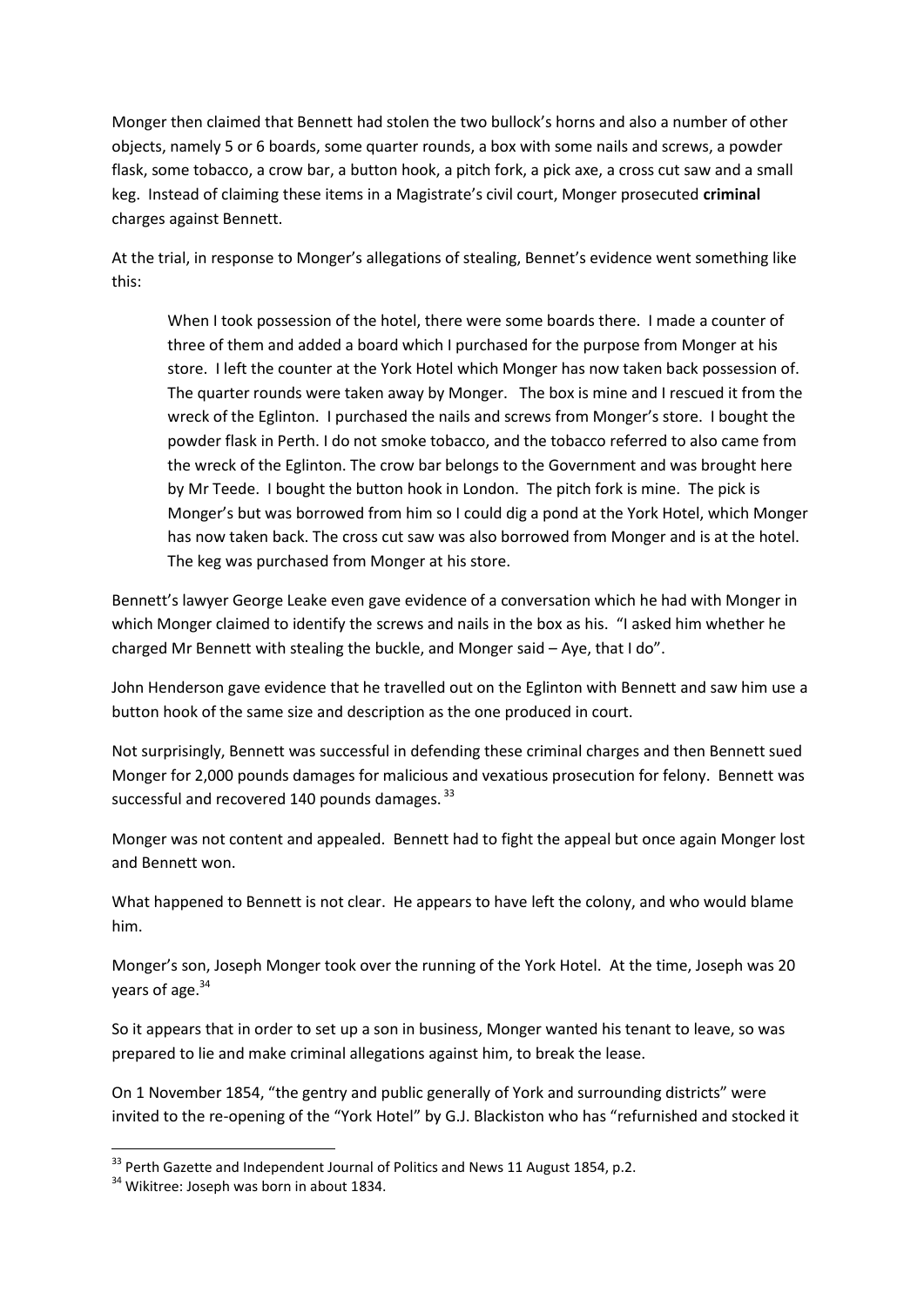with a choice selection of wines, spirits, bottled and draft ales, etc. This was the same newspaper that announced the opening of Samuel Craig's Castle Hotel at the other end of the town.<sup>35 36</sup>

The hotel became known for a while as "Blackiston's Hotel<sup>37</sup>.

A significant event occurred on 4 March 1862, 28 year old Joseph Monger married Mary Jane Craig, the daughter of the owners of the Castle Hotel.<sup>38</sup>

## **Flood damage**

The town of York was drowned in a flood in mid July 1962. <sup>39</sup> Water reached a height of a metre in the Castle Hotel cellar. The local Noongar described the flood as bad as that in the year prior to the arrival of Europeans in York, 1830. The land was so boggy that they easily caught kangaroos by their tails.<sup>40</sup> On both banks small cottages near the river were all washed away.<sup>41</sup> The old court-house and police stables below where the post office now stands were washed away. At the northern end, the Meares steam-mill premises (below what is now Gallery 152) were washed away and water was so high it reached the road in places.  $42$  The York Hotel must have suffered substantial damage at this time.

In 1863, local baker and former convict Henry Beard became licensee of the York Hotel<sup>43</sup>, so it must have been in sufficiently adequate condition to be able to keep functioning. However, it was not long before Henry Beard was arrested for sheep stealing along with another former convict named Shufflebottom. <sup>44</sup>

## **The New York Hotel**

In November 1864, the Monger family started constructing a new hotel variously called the new "York Hotel" or the "New York Hotel", "containing 17 rooms, and situated in a position suitable to command the principal business of the town" (i.e. opposite Faversham House) and they advertised the property as available to be let from February 1865.<sup>45</sup> This appears to have been a venture of Joseph Monger because applications had to be submitted to either him or his father, John Henry Monger Snr.

The style of the hotel now appears to mirror Faversham House with wings each side, except that, at the time, Faversham House did not have wings each side. These were only constructed by John Henry Monger Jr in 1868 after the death of his father. This conflicts with the story that Joseph built

<sup>&</sup>lt;sup>35</sup> Inquirer 1 November 1854, p.4.

<sup>&</sup>lt;sup>36</sup> Perth Gazette and Independent Journal of Politics and News 15 December 1854, p.2.

<sup>&</sup>lt;sup>37</sup> Perth Gazette and Independent Journal of Politics and News 22 July 1857, p.4.

<sup>&</sup>lt;sup>38</sup> Wikitree.

<sup>&</sup>lt;sup>39</sup> Inquirer and Commercial News 30 July 1862, p.2.

<sup>&</sup>lt;sup>40</sup> Inquirer and Commercial News 30 July 1862, p.2.

<sup>&</sup>lt;sup>41</sup> Inquirer and Commercial News 30 July 1862, p.2.

<sup>&</sup>lt;sup>42</sup> Inquirer and Commercial News 30 July 1862, p.2.

<sup>&</sup>lt;sup>43</sup> West Australian Times, 3 March 1864, p.2.

<sup>&</sup>lt;sup>44</sup> Bill Marwick: Mary Marwick of York, The Life and Times of Mary Ann Taylor, 2016, p.54.

<sup>&</sup>lt;sup>45</sup> Perth Gazette and West Australian Times 11 November 1864, p.2; 2 December 1864, p.1.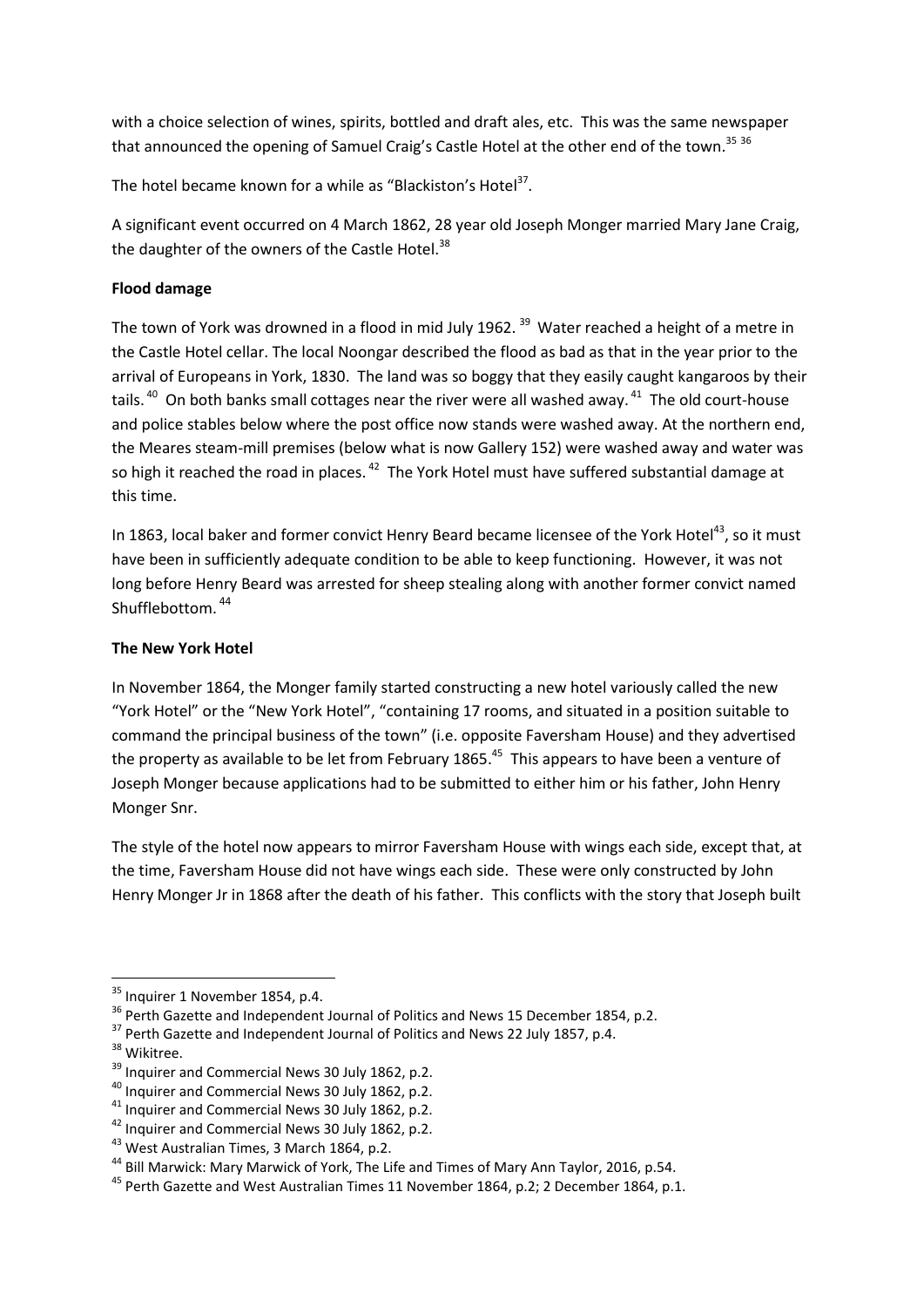the hotel in the image of Faversham House to irritate his older brother John.<sup>46</sup> It was more likely the other way around.

This new hotel opened on 25 July 1865 with the hotel being run by Henry Albert, an expiree.<sup>47</sup>

"The opening of the New York Hotel was signalised on the  $25<sup>th</sup>$  July, by a Ball and Supper given at the expense of the Proprietor, at which about 70 of the principal settlers in the neighbourhood, and friends of Mr Monger were present. S Burges, Esq, proposed Mr Monger's health, expressing his knowledge of that gentleman's continued good feeling towards the town, its residents and interests, which was acknowledged by much cheering. Dancing was kept up until nearly 5 o'clock the following morning, when the company separated highly pleased with their entertainment. The arrangements for the Ball, and the Supper, under the care of Mr Albert, were all that could be desired, surpassing anything of that kind ever seen before in York".<sup>48</sup>

The Inquirer and Commercial News wrote:

"A considerable addition has been made to the buildings in the town of York by the erection of the New York Hotel, which was opened at the end of last month by the present occupier, Mr Albert. Mr Monger, the proprietor of these splendid premises, gave a sumptuous spread to a large body of settlers in the neighbourhood, and in the evening, a ball took place, which was numerously attended."<sup>49</sup>

In September 1866, a conditional pardon man was stabbed by a ticket-of-leave holder. This was reported in the Perth Gazette as having taken place at "Craig's public house". An indignant Samuel Craig wrote a letter to the paper saying that "such an atrocity has never been committed on my premises since I have kept the Castle Hotel, extending over 14 years". The newspaper published a note to the effect that the "case of stabbing occurred at Albert's York Hotel on the day in question". <sup>50</sup> Albert ran a coach service or teamsters, employing ticket-of-leave men while he was running the York Hotel. <sup>51</sup>

John Henry Monger Snr died on 12 November 1867 and the land to the east of Avon Terrace ("except 2 acres", most likely the land on the corner of Ford St) was left to Joseph.<sup>52</sup> Faversham and the other property to the west of Avon Tce (except 2 acres comprising the mill) was left to John Henry Monger Jnr.

In January 1868, the York Hotel was put up "To Let and possession obtained in July next, the above substantial and newly-erected HOTEL, replete with every convenience, and now doing a first rate trade". This time, applications were to go to either Joseph or John Henry Jr. $^{53}$ 

<sup>1</sup> <sup>46</sup> Heritage Trail York, Shire of York, undated.

<sup>&</sup>lt;sup>47</sup> Rica Erickson, Dictionary of Western Australians, re Henry Albert.

<sup>&</sup>lt;sup>48</sup> Perth Gazette and West Australian Times 11 August 1865, p.2.

<sup>&</sup>lt;sup>49</sup> Inquirer and Commercial News, 16 August 1865, p.2.

<sup>&</sup>lt;sup>50</sup> Perth Gazette and Western Australian Times 14 September 1866, p.3.

<sup>&</sup>lt;sup>51</sup> Rica Erickson, Dictionary of Western Australians, re Henry Albert.

<sup>52</sup> Landgate, Deeds and Ordinances VI/390/2453 Last will and testament of John Henry Monger 10 August 1867 registered 10 March 1868.

<sup>&</sup>lt;sup>53</sup> Perth Gazette and West Australian Times 17 January 1868, p.1.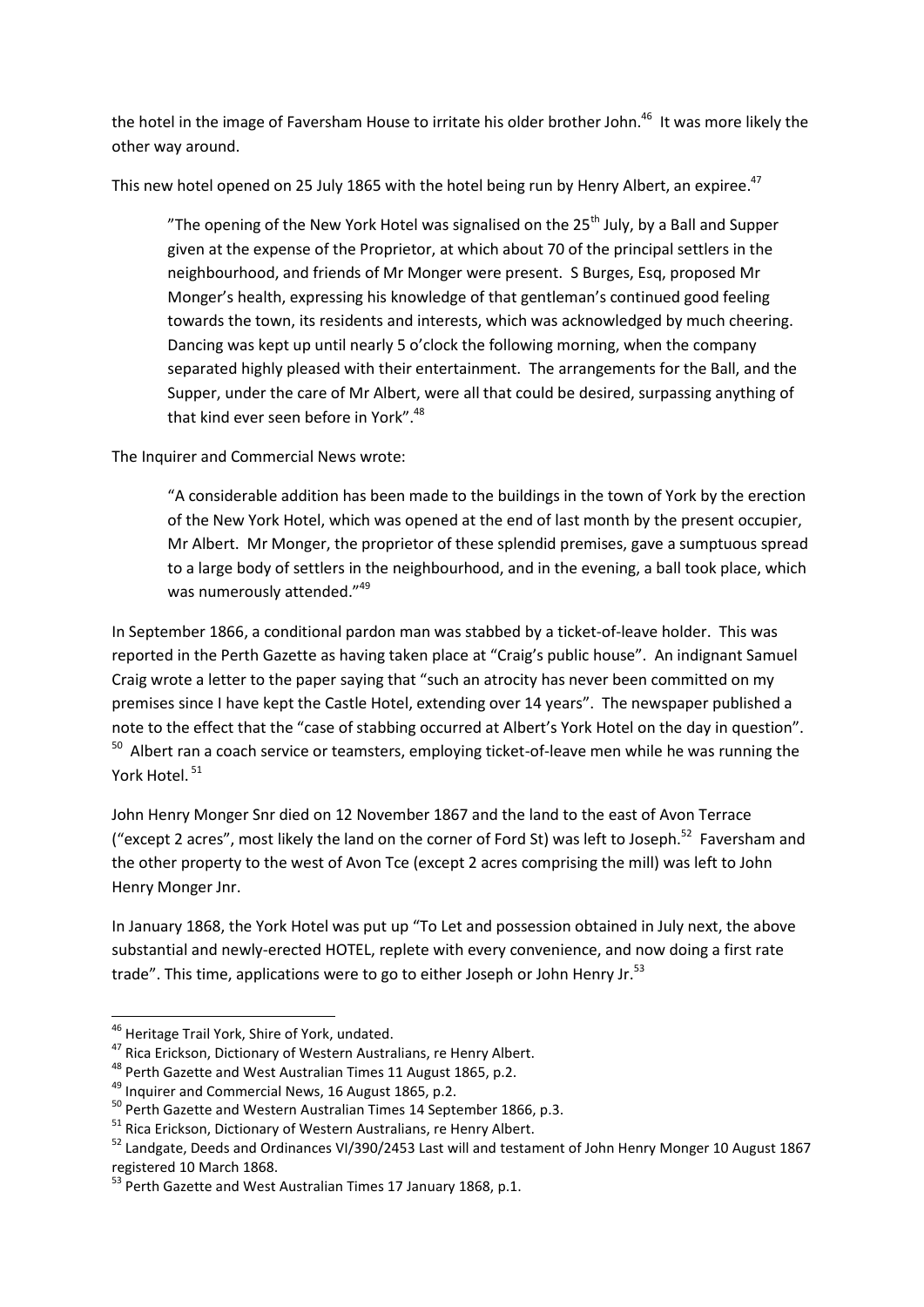From July 1868, the hotel was run by Richard Chipper "late contractor for the Albany Mail".<sup>54</sup> Chipper advertised that "Great improvements and additions having been made to the above hotel in order to make it replete with every convenience".<sup>55</sup>

Chipper must have done a fair job because meetings of the York Agricultural Society started to be held at the York Hotel, instead of at the Castle Hotel.<sup>56</sup>

Chipper appears to continue to run the hotel but it was advertised as being to let in January and June 1871.<sup>57</sup> Thomas Wilson started to run the hotel at least from January 1872.<sup>58</sup> In November 1872, Thomas Wilson advertised that he was applying for a licence for the "York Hotel". The hotel is described as "containing five sitting rooms, six bedrooms, Ball Room, and two Tap Rooms" with "stabling".<sup>59</sup>

The Monger family started construction of their new store, almost opposite the hotel, in August 1876. A supper was held for the builders at "Wilson's Hotel" on 25 July 1876.<sup>60</sup>

Wilson was one of the Oddfellows so when the Oddfellows wanted to sit down for a banquet in 1876, of course it was to be at the York Hotel.<sup>61</sup>

On 2 February 1877, the one horse dray owned by the main competitor of the York Hotel, Mrs Craig of the Castle Hotel was unloading bags of wheat at Monger's Mill (which was at what is now called the sandalwood yards). As the last bag was being taken out of the dray, a bumping noise occasioned by a jerk frightened the horse which started off at full gallop down Avon Terrace towards the town. Wilson and his wife were on the verandah of the York Hotel and saw the horse and dray coming towards them. Wilson said to his wife "I can stop it". He ran out and grabbed the reins but missed his footing. He was knocked over by the shaft to which he clung to for some little distance, then he lost hold and fell in front of one of the cart-wheels of the dray. The wheel passed over his body causing internal injuries and breaking several ribs. Wilson was quite sensible when he was picked up, so much so that he was able to speak and tell those who were assisting where he thought he might have been injured most. Dr Hope was soon in attendance and was greatly concerned at the extent of the injuries. Wilson lapsed and died within 30 minutes. The Western Australian Times said: "Mr Wilson had many friends and possessed many estimable qualities, the most prominent of which may be mentioned his kindheartedness to those requiring assistance." <sup>62</sup>

Thomas Wilson's widow, Dora continued to operate the York Hotel and on 16 May 1877, she applied for a publican's licence.<sup>63</sup>

<sup>&</sup>lt;sup>54</sup> Inquirer and Commercial News, 22 July 1868, p.3.

<sup>&</sup>lt;sup>55</sup> Inquirer and Commercial News, 22 December 1868, p.4.

<sup>56</sup> Perth Gazette and West Australian Times, 30 April, 1869, p.2; Herald, 29 May 1869, p.3.

<sup>57</sup> Herald, 21 January 1871, p.4; 3 June 1871, p.1.

<sup>&</sup>lt;sup>58</sup> Perth Gazette and West Australian Times 5 January 1872, p.2.

<sup>&</sup>lt;sup>59</sup> Perth Gazette and West Australian Times 15 November, 1872, p.2.

<sup>&</sup>lt;sup>60</sup> Inquirer and Commercial News, 2 August 1876, p.3.

<sup>61</sup> Western Australian Times, 1 August 1976, p.2.

 $62$  Combining the reports in Western Australian Times, 9 February 1877, p.3.; Inquirer and Commercial News, 14 February 1877, p.3

<sup>&</sup>lt;sup>63</sup> West Australian Times, 18 May 1877, p.3.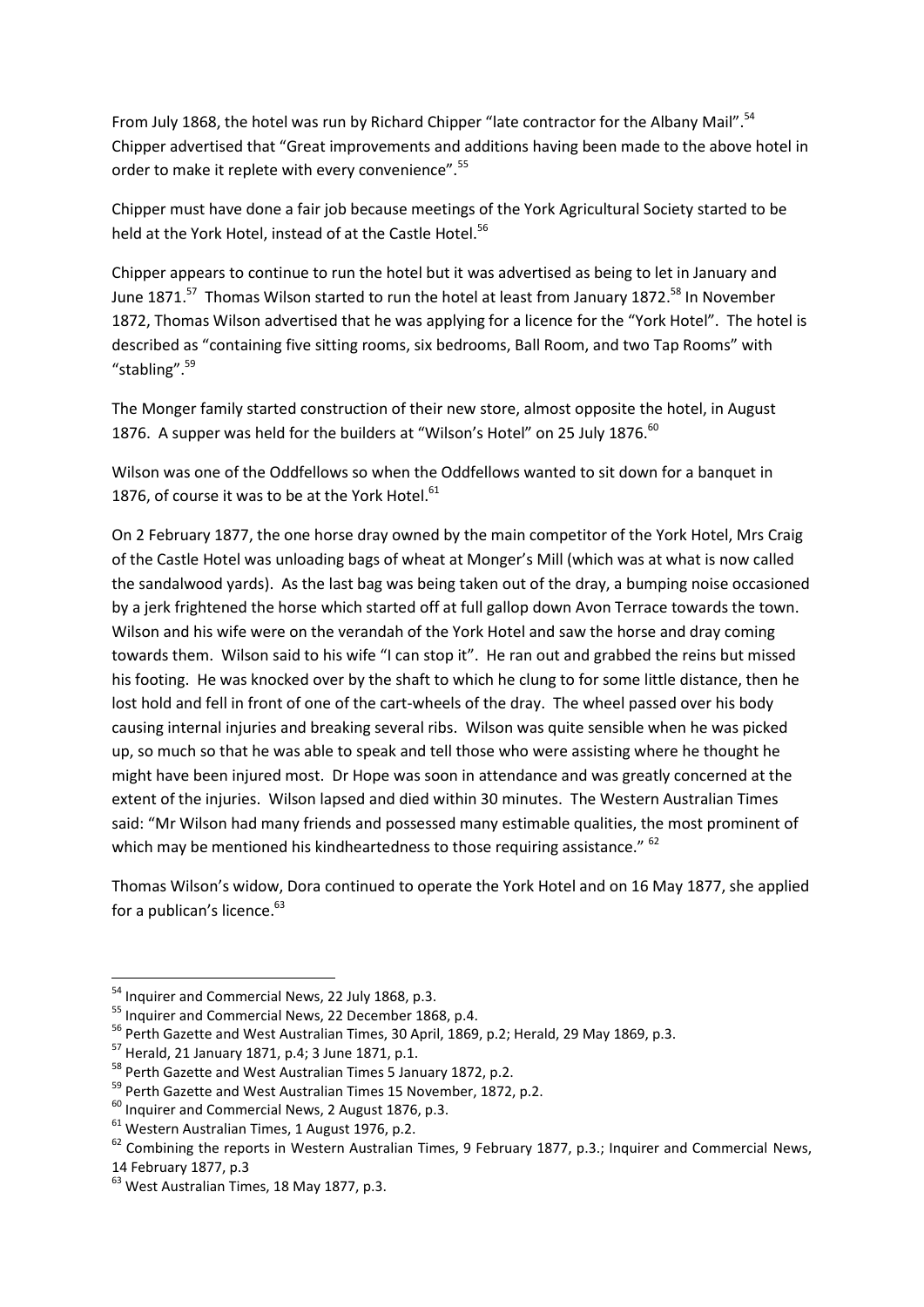Dora was mentioned in the Legislative Council in a debate on the Wines, Beer and Spirits Sales Act, as to whether or not it was appropriate in a prosecution against a publican for allowing a drunken person to be on the premises for the onus of proof to be on the publican. The York police were in the habit of prosecuting the publicans who could not prove that they were aware of drunk people in or outside their premises. Dora Wilson was cited as an example where the York Police prosecuted her because a drunk person (who had come from another hotel) was found in the street making his way past the York Hotel. Dora was not able to prove that she had ejected the man from her own hotel so she was fined.<sup>64</sup>

Running a hotel meant all sorts came into your building. In 1878, Mrs Wilson was robbed of a valuable gold watch and a cash box with 100 pounds. Amazingly, the watch was found in some mud on the outskirts of the town.<sup>65</sup>

On 1 September 1878, a fire broke out at the York Hotel in Dora Wilson's own bedroom. A little boy was fast asleep in Mrs Wilson's bed. A candle caught the valance of the bedstead and set fire to the bedroom furniture. How the candle fell is not known. Police Constable Scott was walking past the hotel and noticed an unusual amount of light at the window of Mrs Wilson's room. A servant was standing on the verandah and Constable Scott drew her attention to the light. She rushed upstairs and on reaching the top, she called out "fire". Police Constable Scott ran in and quenched the flames. Everyone else was at Church at the time. Mrs Wilson was so grateful that she presented two sovereigns to the Constable for his timely assistance.<sup>66</sup>

In September 1879, an incident occurred which caused some concern about the liability of hotel landlords. Patrick Gibbons was standing outside the York Hotel "worse for liquor" and invited John Smith to drink with him. The two men went to the bar and Gibbons called for a drink. He was being served by Dora's son, Richard. Richard refused to give Gibbons another drink. Smith, who was sober, called for a drink and was supplied with it. Gibbons was asked to leave which he did. A short while later, while Dora and her family were at tea, and a servant Charlotte Screech was minding the bar. Gibbons re-entered and "was in a helpless state of intoxication". He could barely stand and was leaning against the bar. At that moment, the police came in and took him away. Dora was charged with allowing a drunken man to remain on her premises. The police were criticised for this in the Herald newspaper of Fremantle.<sup>67 68</sup>

On 9 January 1880, a thief obtained a ladder from Mrs Wilson's haystack and entered through one of the back windows of the hotel, and after turning over sundry boxes over, he hit upon a box containing 9 pounds in silver, and a silver watch and chain.<sup>69</sup> A man named Thompson was later charged with the theft and gaoled.<sup>70</sup>

Notwithstanding that he had a tenant in Dora Wilson, on 20 April 1883, Joseph Monger advertised "the above old established Hotel" being the York Hotel, "tenders to mention the amount of rent per

<sup>&</sup>lt;sup>64</sup> Western Australian Times, 7 August 1877, p.2.

<sup>65</sup> Western Australian Times, 15 February 1878, p.2.

<sup>&</sup>lt;sup>66</sup> Eastern Districts Chronicle, 7 September 1878, p.2.

<sup>67</sup> Eastern Districts Chronicle, 13 September 1879, p.3.

<sup>&</sup>lt;sup>68</sup> Herald, 20 September 1879, p.2.

<sup>69</sup> Eastern Districts Chronicle, 16 January 1880, p.3.

 $70$  Inquirer and Commercial News, 31 March 1880, p.3.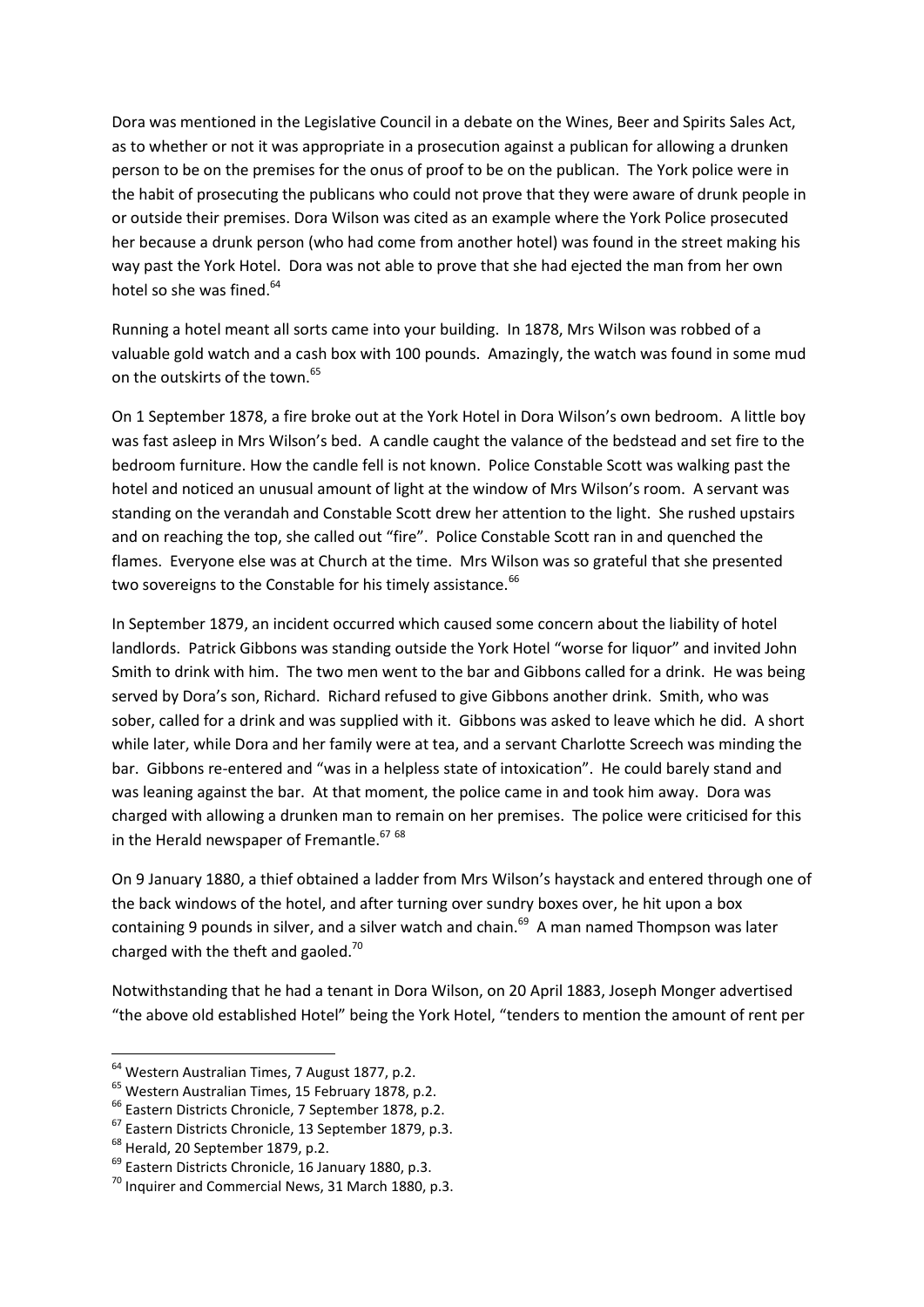annum for 3 or 5 years." "Possession on the 1<sup>st</sup> July next." So commenced a fight between Joseph Monger and Dora Wilson.

The Daily News in Perth announced that Joseph was receiving "numerous applications" and "The rumour that Mrs Wilson, the present lessee, intends opening an hotel business in Northam, is entirely without foundation.<sup>71</sup>

What the Mongers had in mind soon became evident as Herbert Monger applied for a publican's general licence on 24 May 1883.<sup>72</sup> Herbert Monger was a cousin of Joseph, being from the Northam branch of the family.<sup>73</sup> On 1 June 1883, Dora Wilson struck back as she was reported to be "applying" for a removal of the license which she holds as landlady of the "York" which she leaves at the end of the present month."<sup>74</sup>

On 1 June 1883, Dora advertised for sale all of the household furniture and kitchen utensils and other equipment of the hotel to be sold on June  $27^{th}$ .<sup>75</sup> There was so much to sell that the auction was extended to two days, 27 and 28 June. Everything to be sold was listed in another advertisement, including firewood. <sup>76</sup> There was a "good attendance of buyers" at the auction, the sale not being concluded until 29 June. "Everything realized fair prices and the competition was spirited for a great deal offered."<sup>77</sup>

The next report is that the York Hotel is closed. The Eastern Districts Chronicle announces that the hotel is to "undergo a thorough overhauling before it is opened again."<sup>78</sup>

What in fact was occurring was negotiations between Dora and Herbert over the price for the sale of the publican's licence. Dora wanted 100 pounds<sup>79</sup> which price the Herald newspaper of Fremantle described as a "fancy one" and it was a price that Herbert Monger refused to pay.

Dora applied for the removal of her publican's licence to premises leased from William Marwick on the other side of the river. Monger's lawyers argued against this on the ground that the police could not watch premises on the other side of the river. <sup>80</sup>

It was reported that a compromise had been effected between Dora and Herbert but (as reported) "woman is as fickle as ever and not to be depended on". $81$ 

The Attorney General ruled that another licence could not be granted for the York Hotel until Mrs Wilson's licence was forfeited.<sup>82</sup> Following that, the Licensing Bench in York ruled that a fresh licence cannot be granted to Herbert Monger until Dora's licence had expired.<sup>83</sup>

 $^{71}$  Daily News, 3 May 1883, p.3.

<sup>72</sup> Eastern Districts Chronicle, 25 May 1883, p.3.

<sup>73</sup> Wikitree.

<sup>74</sup> Eastern Districts Chronicle, 1 June 1883, p.3.

<sup>&</sup>lt;sup>75</sup> West Australian, 1 June 1883, p.2.

<sup>76</sup> West Australian 22 June 1883, p.2.

<sup>77</sup> Eastern Districts Chronicle, 29 June 1883, p.3.

<sup>&</sup>lt;sup>78</sup> Eastern Districts Chronicle, 6 July 1883, p.3.

<sup>&</sup>lt;sup>79</sup> Eastern Districts Chronicle, 8 June 1883, p.3.

<sup>80</sup> Eastern Districts Chronicle, 8 June 1883, p.3.

<sup>81</sup> Herald, 7 July 1883, p.2.

<sup>82</sup> Eastern Districts Chronicle, 15 June 1883, p.3.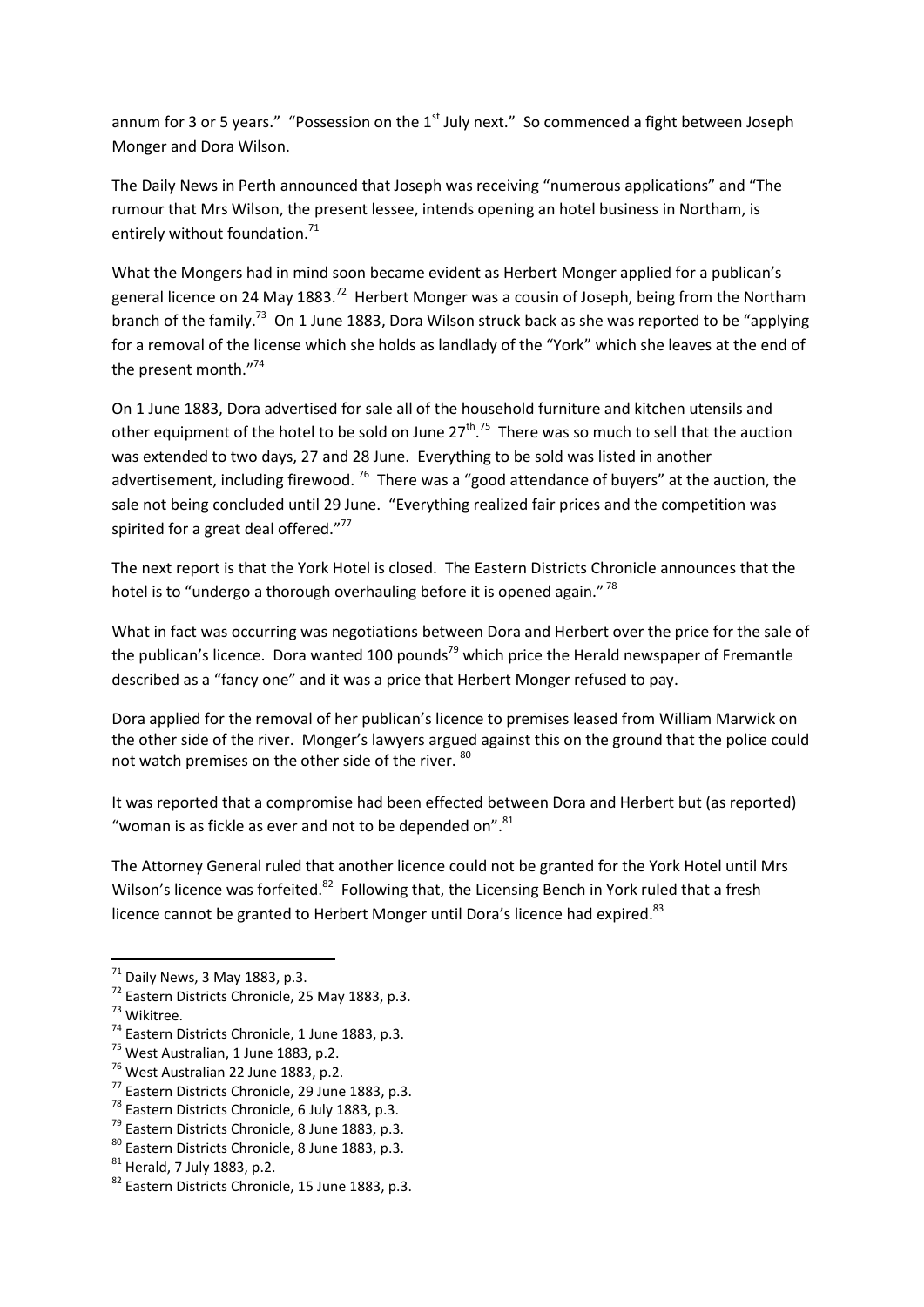In August, Herbert Monger started advertising for staff, looking for a housemaid and ostler, "marred couple" preferred.<sup>84</sup> He also applied again for a publican's general licence. The hotel was described as having "seven sitting rooms and five bedrooms exclusive of those required by my family, rented from Mr J T Monger, now unoccupied and unlicensed."<sup>85</sup>

Dora's application for transfer of her licence to premises on the other side of the river was then considered. Magistrate Cowan did not make a decision. In September, the police (Sergeant Peacock) laid a charge against Dora Wilson that she was not affording the necessary accommodation under her licence. Dora's response was that she was looking for alternative premises, only two months had elapsed and she needed more time. Cowan said that this was "an extraordinary case and asked Mrs Wilson if she would accept less than 50 pounds. No, not a penny less, Mrs Wilson responded. More time was granted to her.<sup>86</sup>

O 12 October 1883, the Eastern Districts Chronicle noted that there were only two pubs now kept in the town.<sup>87</sup>

On 3 December 1883, Herbert Monger was granted a licence for the York Hotel.<sup>88</sup>

On 1 January 1884, C S Monger & Co (from Northam) commenced to advertise their Royal Mail Passenger and Parcel Van travelling between Newcastle (Toodyay) and York via Northam.<sup>89</sup>

The hotel was reopened in January 1884 under Herbert Monger's management. $^{90}$ 

Dora Wilson left York to take up a hotel from "Mr Baston" in Geraldton.<sup>91</sup>

In May 1886, tenders were called for additions to the York Hotel: 'balcony, verandah, underground tank etc" $92$ , but the tenders were all considered too high and fresh tenders were being requested. $93$ 

Then in August 1888, the hotel was once again advertised as being to let, this time from 1 January 1889, five years after Dora had left York.<sup>94 95</sup>

Herbert Monger was still operating the hotel during this period.<sup>96</sup> On 15 November 1888, Stephen Hogan, the son of a pensioner guard, was sent to jail in 1886. During that time, his wife applied for poor relief but was refused because her father in law was a pensioner and in receipt of a pension. His father died in April 1888.<sup>97</sup> In November 1888, Stephen was giving trouble in hotels and an order

**.** 

<sup>83</sup> West Australian, 15 June 1883, p.3.

<sup>84</sup> West Australian, 3 August 1883, p.4.

<sup>85</sup> Eastern Districts Chronicle, 10 August 1883, p.3.

<sup>86</sup> Eastern Districts Chronicle, 7 September 1883, p.3.

<sup>87</sup> Eastern Districts Chronicle 12 October 1883, p.2.

<sup>88</sup> Eastern Districts Chronicle, 7 December 1883, p.3.

<sup>89</sup> West Australian, 5 January 1884, p.3.

<sup>&</sup>lt;sup>90</sup> West Australian, 10 January 1884, p.3.

<sup>&</sup>lt;sup>91</sup> West Australian, 10 January 1884, p.3.

<sup>&</sup>lt;sup>92</sup> Herald, 22 May 1886, p.11.

<sup>93</sup> Eastern Districts Chronicle, 26 June 1886, p.11.

<sup>&</sup>lt;sup>94</sup> West Australian, 27 August 1888, p.2.

<sup>&</sup>lt;sup>95</sup> Inquirer and Commercial News, 29 August 1888, p.6.

<sup>96</sup> Eastern Districts Chronicle, 17 November 1888, p.5.

 $97$  Rica Erickson. Dictionary of Western Australians, Stephen Hogan (Jr).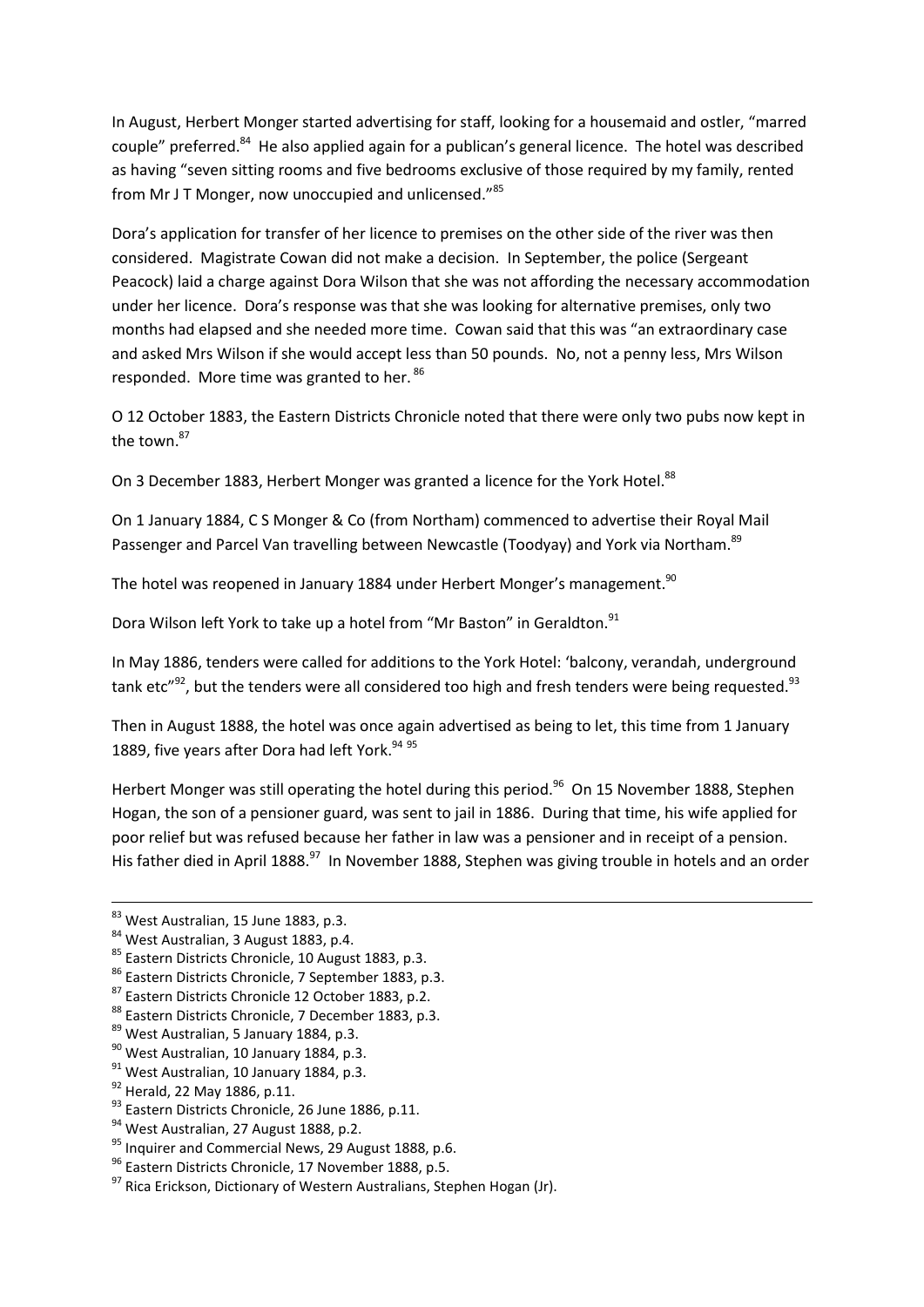was made prohibiting him from being served. This notice was posted on the wall of each hotel in the town. Hogan wandered from hotel to hotel carrying a gun (which he said was not loaded), ripping the notice down and asking to be served with drink. After being at the Castle and being ejected by Frank Craig, he came into the York Hotel about 4 pm and demanded Herbert Monger to pull the notice down and he be served a drink. He kept hitting his gun on the floor. He was removed from the premises and went to the Railway Hotel where he was arrested for being disorderly, and the next day he was fined one shilling and 3 months' jail.<sup>98</sup>

The licence renewal in December 1888 was granted to Herbert Monger, <sup>99</sup> however it was soon after noted that Herbert had retired from the York Hotel "and a gentleman from the Colonies has taken over the business." Monger advertised for a cook in February 1889.<sup>100</sup>

To run the hotel, Joseph Monger found Askin Edward Bonney, an accountant, who had arrived in Western Australia on 23 September 1888. <sup>101 102 103</sup>On 2 March 1889,, Bonney applied for a publican's general licence<sup>104</sup>, which was granted.<sup>105</sup> His wife was named Fanny.<sup>106</sup>

The arrangement which Joseph Monger entered into with the Bonneys was as follows: Bonney was to be paid a wage of about 45 pence per day for the services of himself and his wife. Monger would pay for all expenses which were incurred by the Bonneys. All money from the bar trade was to be paid to Monger, and money from the hotel itself were to be paid to Bonney. However as the Bonneys began to incur expenses, Joseph Monger disputed them. The Chinese cook, Meng, sued Monger for wages owing of 3 pounds, but Monger said he only employed Meng for 2 weeks and that Bonney was liable for any additional work he did. Bonney spent money on forks, spoons, water bottles, locks etc but Monger refused to reimburse him for these expenses or pay him for this time. Bonney gave notice terminating his employment and Monger accepted this but did not pay him, claiming there were things missing from the hotel. At the end of the day, Monger was ordered to pay Bonney about 4 pounds.<sup>107</sup>

The Bonneys left of course and took up an opportunity to run the Rose Hotel in Bunbury. Bonney got to Bunbury ahead of his wife, immediately on entering his hotel room, he tried to turn on the light and in doing so, fell into a fit and suffocated himself. Mrs Bonney arrived on the next steamer to find her husband dead<sup>108</sup>.<sup>109</sup>

<sup>&</sup>lt;sup>98</sup> Eastern Districts Chronicle, 17 November 1888, p.5.

<sup>99</sup> Eastern Districts Chronicle, 8 December 1888, p.7.

<sup>&</sup>lt;sup>100</sup> West Australian, 5 February 1889, p.3.

<sup>&</sup>lt;sup>101</sup> Rica Erickson, Dictionary of Western Australians, Askin Bonney.

<sup>&</sup>lt;sup>102</sup> Daily News, 24 September 1888, p.3.

<sup>&</sup>lt;sup>103</sup> Bonney advertised that he was a registered accountant: West Australian, 16 November 1888, p.2.

<sup>104</sup> Eastern Districts Chronicle, 2 March 1889, p.4; 9 March 1889, p.2.

<sup>105</sup> Eastern Districts Chronicle, 9 March 1889, p.2.

<sup>106</sup> Eastern Districts Chronicle, 18 May 1889, p.7.

<sup>&</sup>lt;sup>107</sup> Eastern Districts Chronicle, 15 June 1889, p.4.

<sup>108</sup> Eastern Districts Chronicle, 3 August 1889, p.5.

<sup>&</sup>lt;sup>109</sup> Mrs Bonney continued the plan to run the Rose Hotel in Bunbury, then met and married John Henry Darley, a stockbroker who floated mining companies. In 1913, Fanny Darley sued the Alexandra Tea Rooms for negligence after a chair she sat in collapsed, she was bruised and incapacitated and unable to work for 10 days. She was awarded 10 pounds (The West Australian 20 September 1913, p.12). She and her husband both died in 1932.